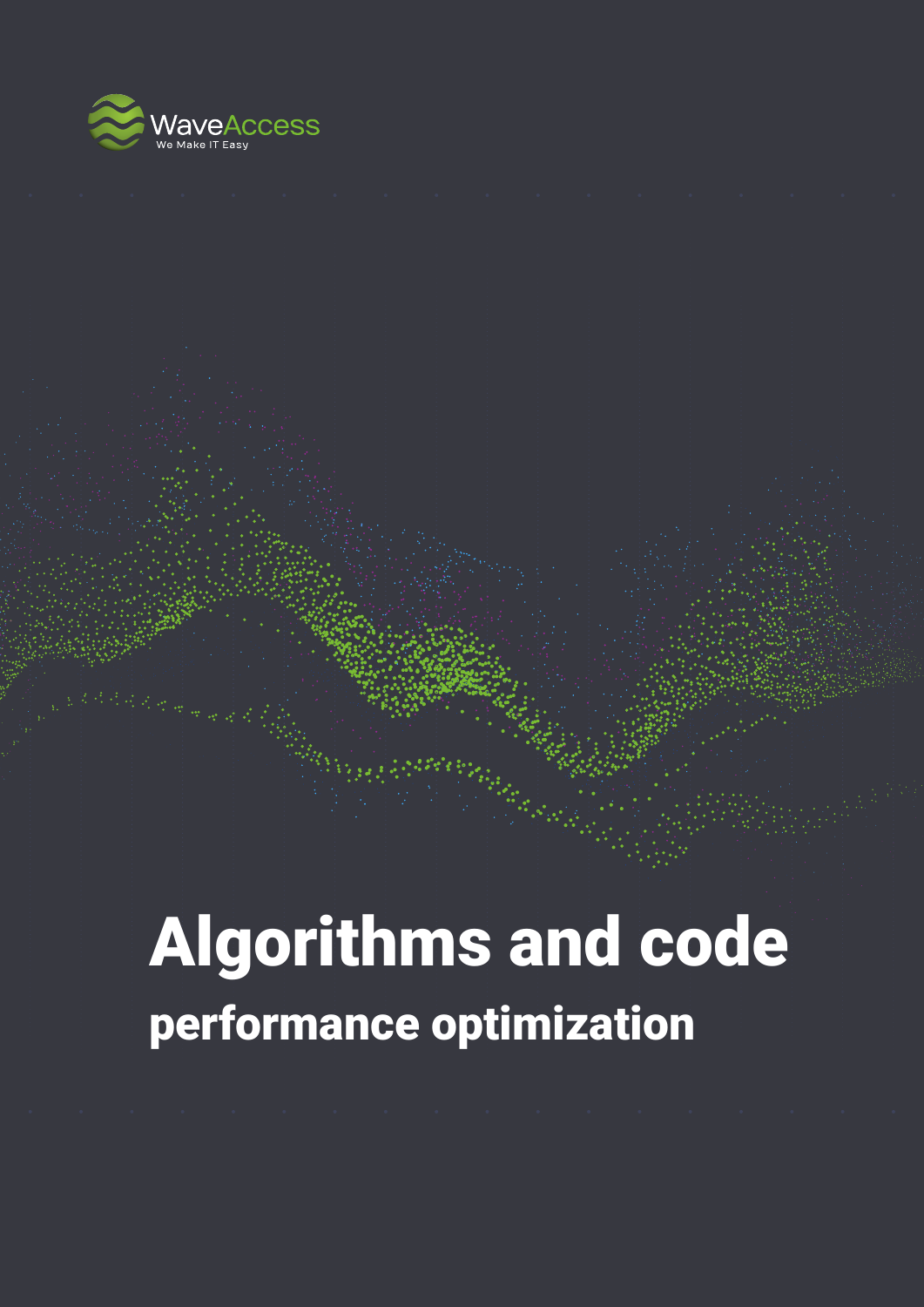

Wave Access is a results focused software development company that provides high quality software outsourcing services to hundreds of emerging and established companies globally. We use our technical expertise to increase business efficiencies, optimize slow or unreliable systems, recover projects that have gone off track and bring ambitious ideas to life.

18

**years of delivering successful outcomes for customers**



**talented & passionate professionals**



**global R&D centers**

9

**industry verticals from banking to healthcare**



**successful projects delivered and counting**



**of our customers are repeat business**

**headquarters**

### Las Vegas USA, UK, Denmark and Easten Europe

**sales offices**





**2011 PARTNER OF THE YEAR** Microsoft Dynamics Professional Servic<br>CRM4Legal for Client Profiles Winner



2017 Partner of the Year Win **Business Analytics Award** 



**Academy Award-winning** Mocha for Imagineer Systems

1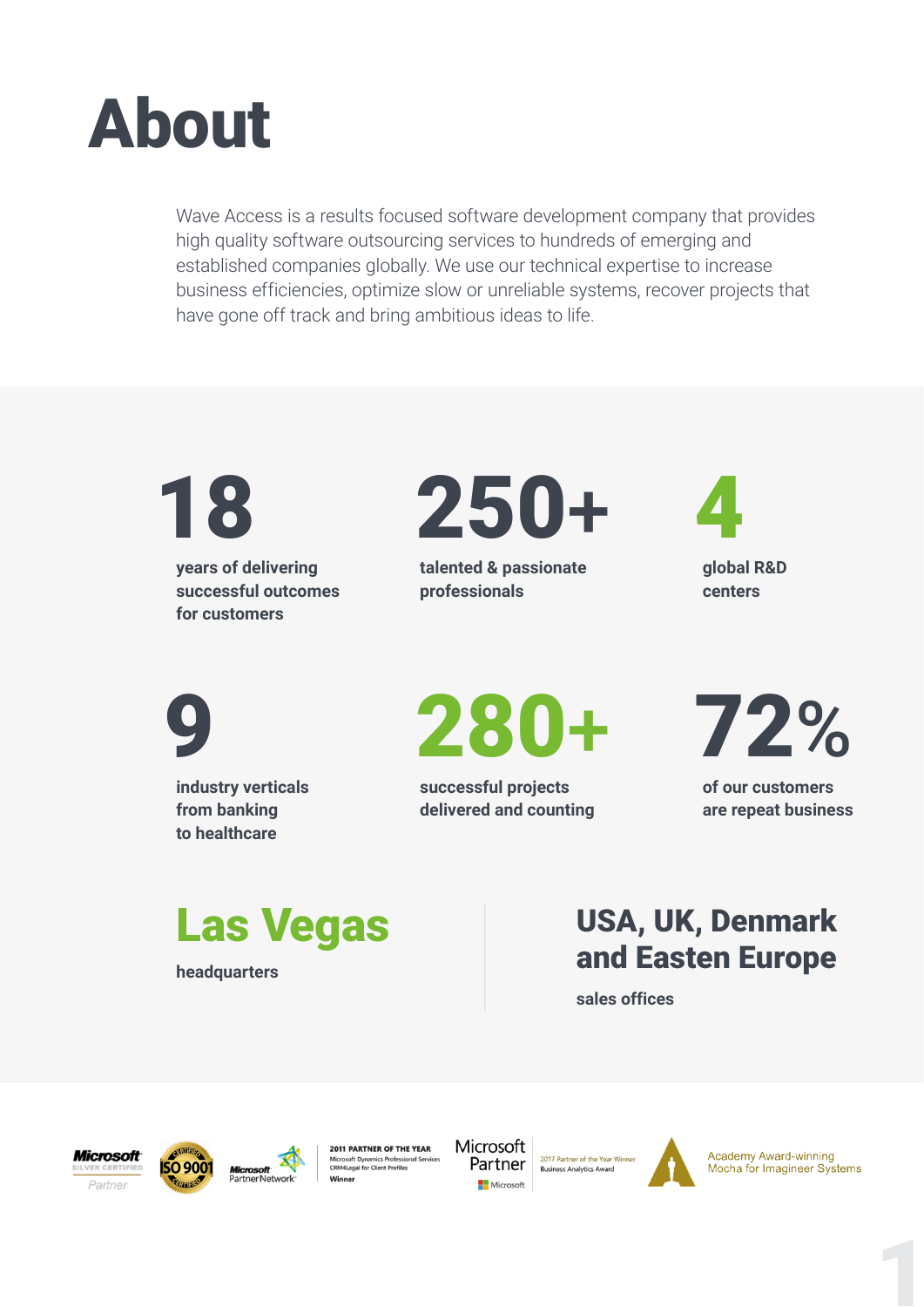# Project Overview

Algorithms performance tuning projects appear when the code complexity and data flow size become an issue to achieve results within a reasonable time. The most popular technologies that we tune codebase on:

- Java
- R
- Python
- .Net
- $C++$
- SQL

### **Test Coverage**

One major aspect of the WaveAccess delivery process that we follow is to cover the code with tests for every case – general, exceptions, extremes, etc. Development team does not start to make any changes until it does not have enough tests to make sure that our optimizations do not affect the algorithm. It is not a rare situation when one the algorithm has more than 100 test data sets. The validation criteria is often a subject to discuss because some algorithms are discrete with strict input and output data, but there are cases with fractions number computing that has epsilons and mistake thresholds.

The tests are implemented as a unit test module and integrated into a continuous integration environment. The test environment is usually a build server like a TeamCity that compiles every commit into a code repository and runs all the tests. This approach helps us find issues at the early stages and to ensure that we can delivery a stable version at any time.

2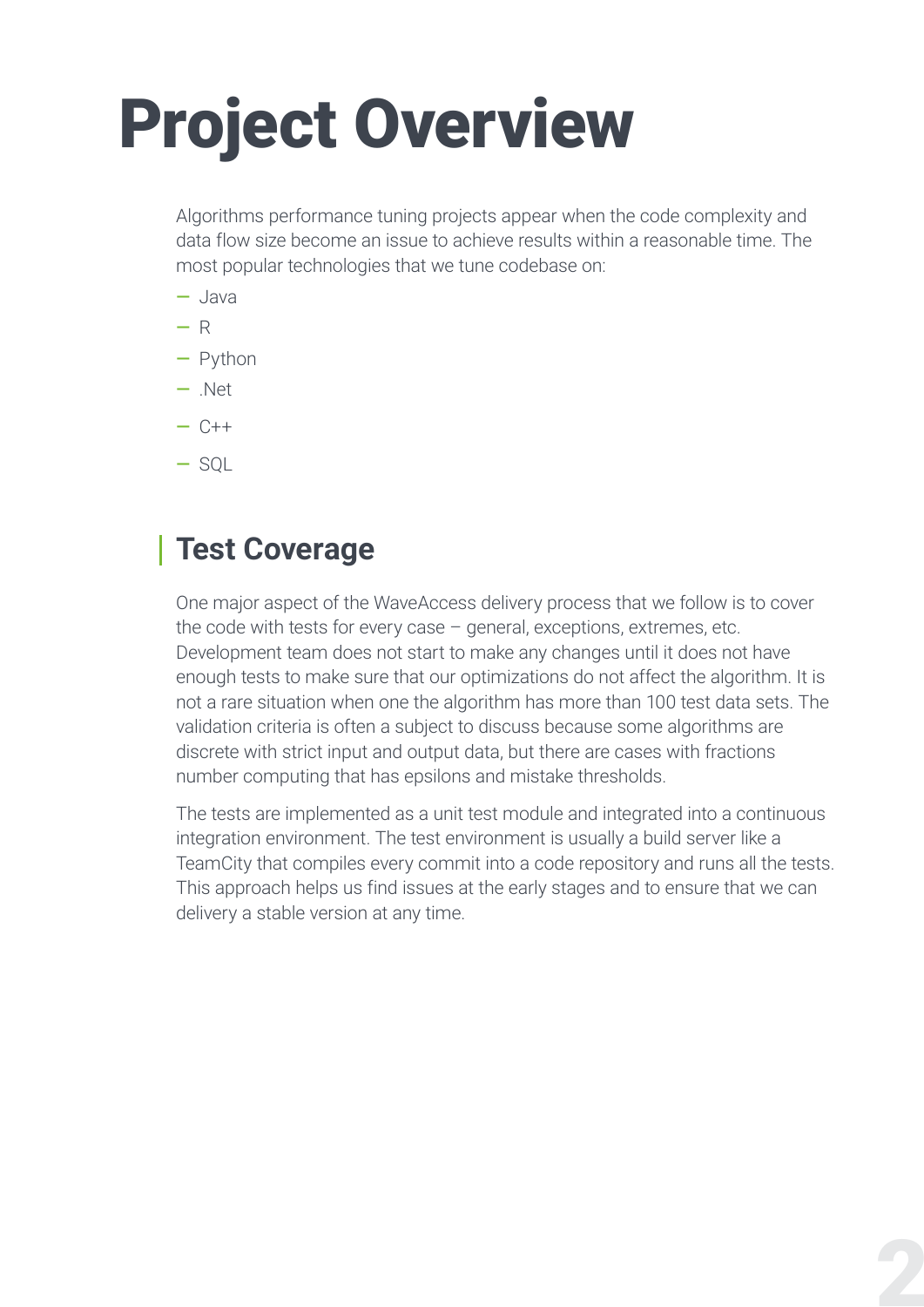## **Performance Optimization Options**

WaveAccess uses a rich set of options to increase the algorithms computing speed:

#### **1. Change common sub algorithms to be more efficient**

As example is to change some part with a sorting code to be a more efficient one – many common algorithms have disadvantages in some special cases that cause computing degradation. Our job is to find the best algorithm that works faster in most cases.

#### **2. Add caching**

This is a popular approach to find places in the code that have a good hit cache rate and put the cachable data into memory, shared cache (Redis for example), or disk.

#### **3. Utilize CPU fastest instructions**

Processors evaluated enough to perform several instructions per cycle. Sometimes the computing hot spot can be changed to use different data structure and operations that are more native for CPU and can be executed much faster.

#### **4. Utilize memory better**

The whole idea of this case is to use cache CPU L1-3 memory cache better. This means that the way code iterates on simple arrays (sequence or randomly) are important for the CPU memory cache hit rates.

#### **5. Multi-threading and clustering**

The whole idea of this case is to use cache CPU L1-3 memory cache better. This means that the way code iterates on simple arrays (sequence or randomly) are important for the CPU memory cache hit rates.

#### **6. Increase efficiency on code execution**

Based on reverse engineering analysis, it is possible to find places that can be re-implemented better – code style, SQL queries, or layer architecture. After refactoring, the app will have improved SQL queries execution plans, fewer IO operations/queries to the database, fewer code cycles, etc. As a result, a better execution speed is achieved.

3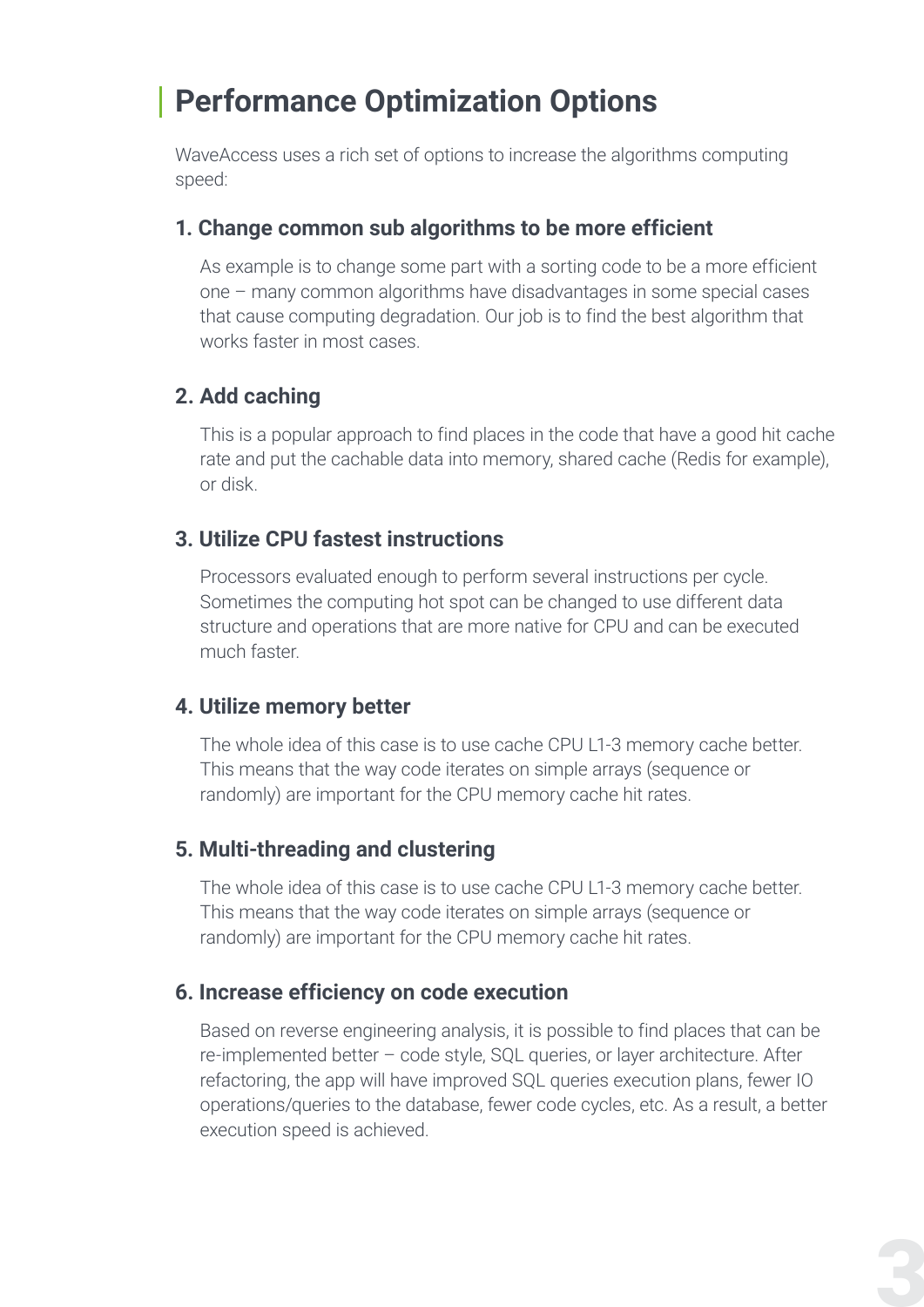#### **7. Porting one faster technology**

When it appears that the current technology executes code slower than other ones, in this case it is always a solution to implement a small module on Java/C++ and seamlessly integrate it with R keeping global app interfaces the same.

More details in our article: [R performance optimization using Java.](http://www.wave-access.com/public_en/blog/2015/april/21/r-optimizations.aspx)

#### **8. Use GPU acceleration**

This radical approach can dramatically increase computing speed 6-100 times in some particular cases. The whole idea that >200 weak cores on GPU are much faster than 4-16 core on CPU especially on highly parallelized algorithms with heavy and random memory access. The WaveAccess team uses CUDA SDK and OpenCL for GPU accelerated code implementation.

[More details can be found in our article: Breakthrough in CUDA data](http://www.wave-access.com/public_en/blog/2011/april/22/breakthrough-in-cuda-data-compression.aspx)  compression.

## **The Result**

Algorithms performance tuning by the WaveAccess team delivers computation results in a reasonable time and thereby drives and improves the efficiency of processes.